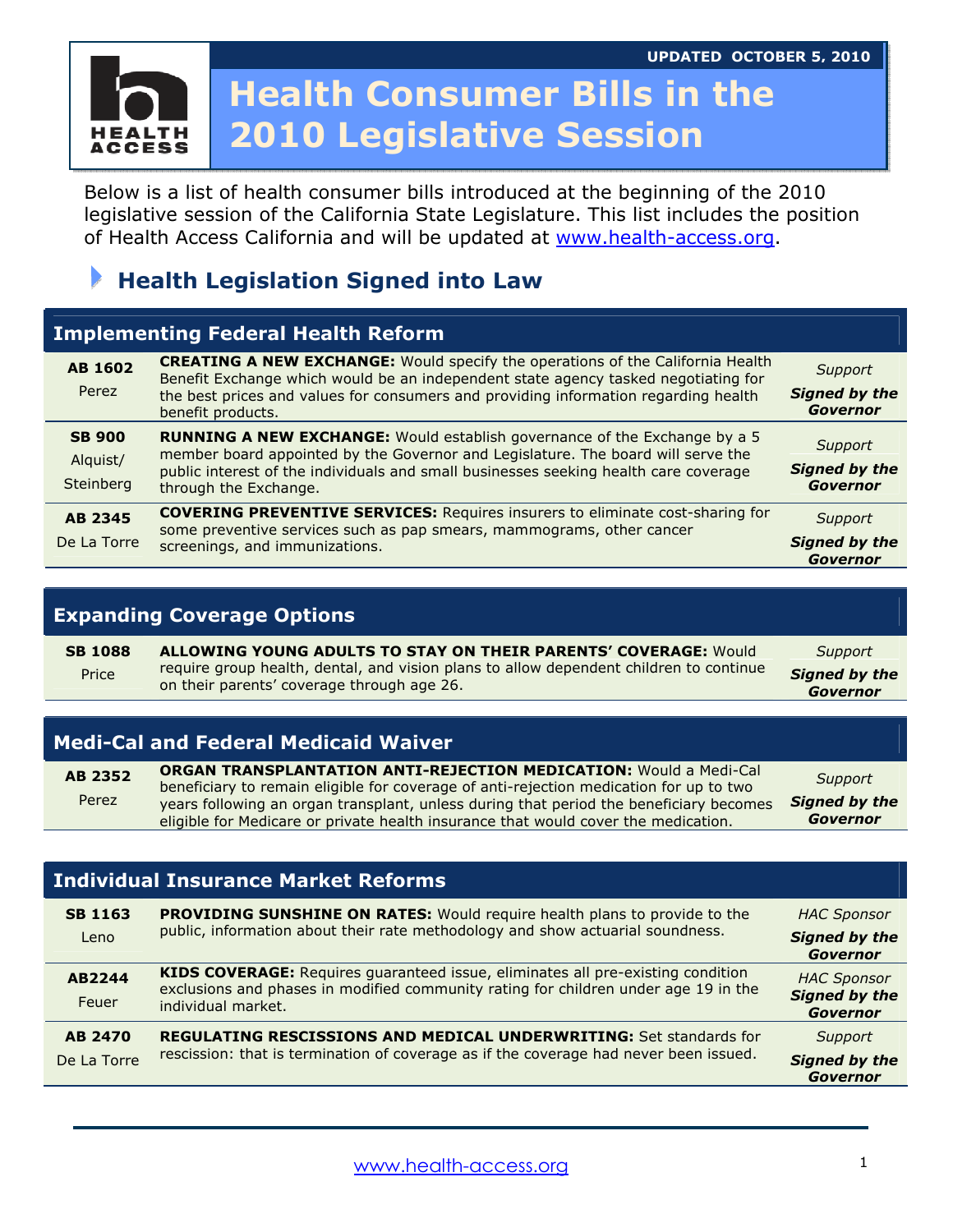

| <b>Provider Oversight &amp; Consumer Protections</b> |                                                                                                                                                                                                                                                                                          |                                                               |
|------------------------------------------------------|------------------------------------------------------------------------------------------------------------------------------------------------------------------------------------------------------------------------------------------------------------------------------------------|---------------------------------------------------------------|
| <b>AB 1503</b><br>Lieu                               | <b>EMERGENCY ROOM PHYSICIAN FAIR PRICING: Would limit the amount that</b><br>emergency room physicians and surgeons can charge an uninsured or underinsured<br>patient with income below 350% of the federal poverty level.                                                              | <b>HAC Sponsor</b><br><b>Signed by the</b><br><b>Governor</b> |
| AB 1653<br>Jones                                     | <b>HOSPITAL QUALITY ASSURANCE FEE:</b> Would impose a "quality assurance fee" on<br>all non-exempt general care hospitals as a condition of participation in state health<br>programs, funds to be used to increase Medi-Cal reimbursements to hospitals and for<br>children's coverage. | Support<br><b>Signed by the</b><br><b>Governor</b>            |

| <b>Federal High Risk Pool</b>     |                                                                                                                                                     |                                                    |
|-----------------------------------|-----------------------------------------------------------------------------------------------------------------------------------------------------|----------------------------------------------------|
| <b>AB 1887</b><br><b>Villines</b> | FEDERAL FUNDING FOR MRMIP: Would authorize MRMIB to apply for federal<br>funding for the purpose of extending the MRMIP program to more applicants. | Support<br>Signed by the<br><b>Governor</b>        |
| <b>SB 227</b><br>Alquist          | FUNDING FOR MRMIP: Creates fee on insurers to support California's high risk pool.                                                                  | Support<br><b>Signed by the</b><br><b>Governor</b> |

# **Health Legislation Vetoed by the Governor**

| <b>Implementing Federal Health Reform</b> |                                                                                                                                                                                                                                                                                                                            |                                                           |
|-------------------------------------------|----------------------------------------------------------------------------------------------------------------------------------------------------------------------------------------------------------------------------------------------------------------------------------------------------------------------------|-----------------------------------------------------------|
| <b>SB 890</b><br>Alquist/<br>Steinberg    | <b>TRANSITIONING TO A MORE TRANSPARENT &amp; STANDARDIZED MARKET:</b><br>Standardizes and simplifies the individual insurance market, so that consumers can<br>understand their coverage choices, make compare based on actuarial value, and have<br>the security that coverage does not have lifetime and/or annual caps. | <b>Strong Support</b><br><b>Vetoed by the</b><br>Governor |
|                                           |                                                                                                                                                                                                                                                                                                                            |                                                           |
|                                           | <b>Expanding Coverage Options</b>                                                                                                                                                                                                                                                                                          |                                                           |
| <b>SB 56</b><br>Alquist                   | <b>PUBLIC OPTION:</b> Would authorize county-organized health plans and other health<br>benefits programs to form joint ventures to create integrated networks of public<br>health plans that pool risk and share networks, subject to Knox-Keene requirements.                                                            | Support<br>Vetoed by the<br><b>Governor</b>               |
|                                           |                                                                                                                                                                                                                                                                                                                            |                                                           |
|                                           | <b>Public Health, Prevention, &amp; Quality</b>                                                                                                                                                                                                                                                                            |                                                           |
| <b>AB 1640</b><br>Evans                   | <b>BREAST AND CERVICAL CANCER SCREENING: Would express the intent of the</b><br>Legislature that the demand for the breast and cervical cancer screening program for<br>low-income women be met and that at least 90 day notification be made to the<br>Legislature before any change in eligibility requirements is made. | Watch<br>Vetoed by the<br>Governor                        |
| <b>AB 542</b><br><b>Feuer</b>             | NO PAY FOR NEVER EVENTS: Creates a process for ending Medi-Cal payments for<br>never events (events that should never happen, such as surgery on the wrong body<br>part), and requires insurers to stop paying for never events.                                                                                           | Support<br><b>Vetoed by the</b><br>Governor               |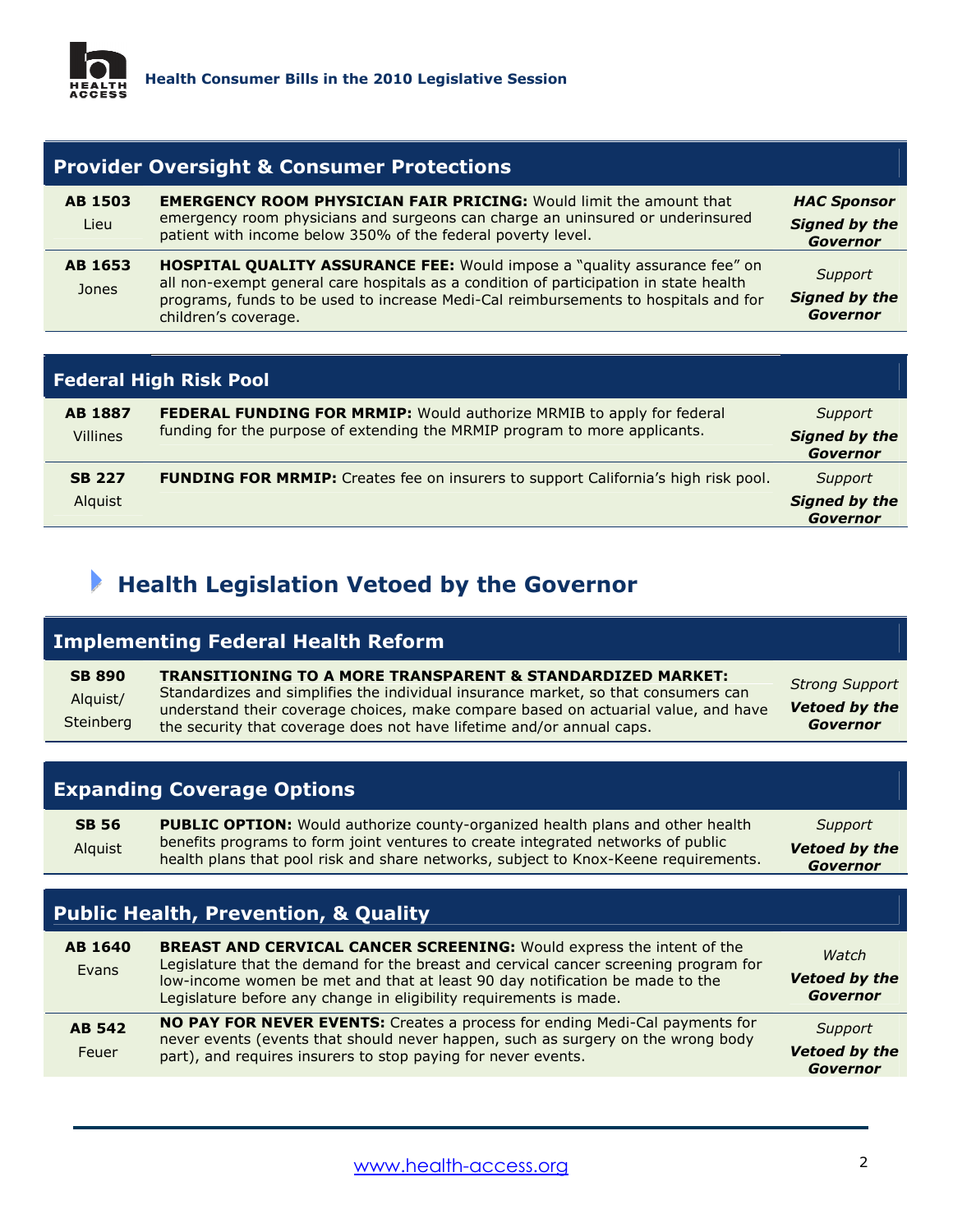

| <b>Insurance Benefit Mandates</b> |                                                                                                                                          |                                             |
|-----------------------------------|------------------------------------------------------------------------------------------------------------------------------------------|---------------------------------------------|
| <b>AB 1825</b>                    | <b>MATERNITY CARE:</b> Would require most health plans to cover maternity services.                                                      | Support                                     |
| De La Torre                       |                                                                                                                                          | Vetoed by the<br><b>Governor</b>            |
| <b>AB 1600</b><br>Beall           | <b>MENTAL HEALTH PARITY:</b> Would require most health plans to provide coverage for<br>the diagnoses and treatment of a mental illness. | Support<br>Vetoed by the<br><b>Governor</b> |
|                                   |                                                                                                                                          |                                             |

## Individual Insurance Market Reforms

| AB2042 | <b>ANNUAL RATE HIKES, ANNUAL CHANGES IN PRODUCT: Prohibits Insurers and</b><br>HMOs from increasing premiums, cost sharing or benefits more than once a year. | <b>HAC Sponsor</b>               |
|--------|---------------------------------------------------------------------------------------------------------------------------------------------------------------|----------------------------------|
| Feuer  |                                                                                                                                                               | <b>Vetoed by the</b><br>Governor |

## Health Access Bills Stalled in the Legislature

| <b>Comprehensive Health Reform</b> |                                                                                                                                                                                                                                                                                                                                                   |                    |  |
|------------------------------------|---------------------------------------------------------------------------------------------------------------------------------------------------------------------------------------------------------------------------------------------------------------------------------------------------------------------------------------------------|--------------------|--|
| <b>SB 810</b><br>Leno              | <b>CALIFORNIA HEALTHCARE SYSTEM:</b> Would establish the California Healthcare<br>System, a single-payer health care system in the state that would enable all residents<br>to obtain health coverage.                                                                                                                                            | Support            |  |
|                                    |                                                                                                                                                                                                                                                                                                                                                   |                    |  |
|                                    | <b>Insurance Reforms</b>                                                                                                                                                                                                                                                                                                                          |                    |  |
| <b>AB 591</b><br>De La Torre       | <b>RATE MORATORIUM:</b> Protects consumers by (1) imposing a 90 day moratorium on<br>rate increases above average increases in the medical care consumer price index; (2)<br>allow such increases if plans apply to DMHC or CDI to justify such increases; and (3)<br>prohibiting insurers from raising rates more than once per 12-month period. | Support            |  |
| <b>AB 786</b><br>Jones             | <b>INSURANCE MARKET STANDARDS:</b> Sorts health insurance policies into a number<br>of categories, based on benefit comprehensiveness and cost-sharing. Standardized<br>plan categories and terminology enables consumers to better comparisons plans.                                                                                            | <b>HAC Sponsor</b> |  |
| <b>AB 1521</b>                     |                                                                                                                                                                                                                                                                                                                                                   |                    |  |
| Jones                              | <b>BROKER COMPENSATION:</b> Would place limits on how health insurance brokers are<br>compensated by insurers.                                                                                                                                                                                                                                    | <b>HAC Sponsor</b> |  |
| AB 1759<br><b>Blumenfield</b>      | <b>PREMIUM RATE CHANGES:</b> Would prohibit health insurers from using a change in<br>demographics or enrollment as the basis for a premium rate change during the length<br>of a contract for group coverage.                                                                                                                                    | Support            |  |